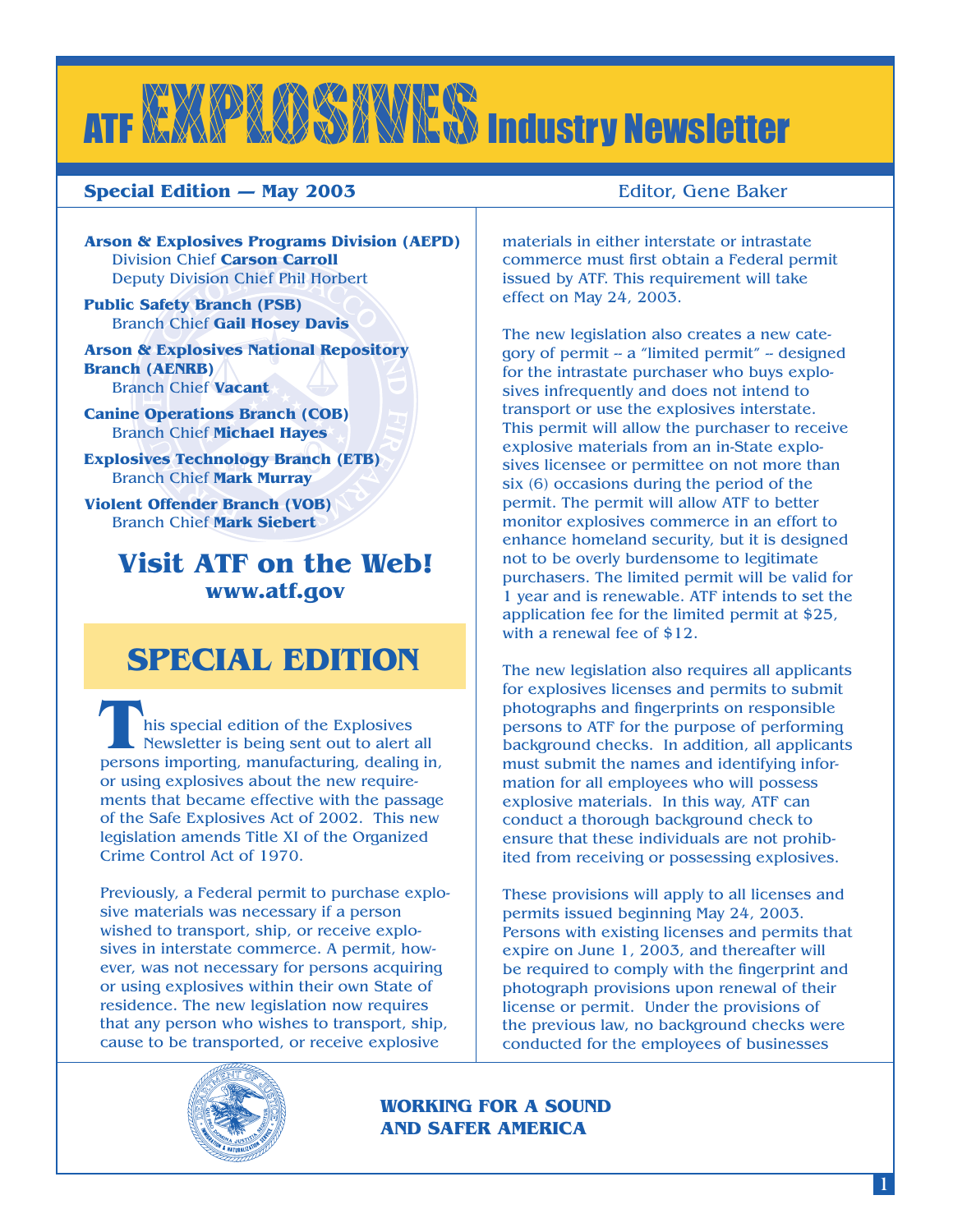that used explosives. While the business owners or managers of companies using explosives were required to be on record with ATF, employees such as blasters, warehousemen, and drivers were not. The new legislation provides for ATF to systematically identify and conduct background checks on all responsible persons and employees who will possess explosives, upon receipt of their identifying information, to reduce the risk that prohibited persons will gain access to explosives.

#### **SAFE EXPLOSIVES ACT OF 2002**  Key provisions outlined

The Safe Explosives Act, signed into law by the President on November 25, 2002, provides some major changes in the Federal explosives laws. The new law takes effect in two the President on November 25, 2002, provides some major changes in the Federal phases. A brief summary of the provisions that take place in the two phases is provided below.

Phase 1, which became effective January 24, 2003, contains two main provisions:

A. **Prohibited Persons Categories** - the existing prohibited persons categories are increased with the addition of three new categories of persons who are prohibited from receiving or possessing explosives.

1. Aliens (with limited exceptions)

2. Persons dishonorably discharged from the U.S. **Military** 

3. Citizens of the United States who have renounced their citizenship.

These categories have been added to the preexisting list of prohibited persons, which includes felons; fugitives from justice; users of, and persons addicted to, controlled substances; and persons who have been adjudicated mental defectives or committed to mental institutions. Prohibited persons may apply to ATF for relief from their Federal explosives disabilities. For more information on obtaining relief from disabilities, see the section on procedures for applying for relief below.

B. **Samples** - When requested by ATF, manufacturers and importers of explosive materials and ammonium nitrate must submit samples of these materials to ATF, as well as information on their chemical composition or other information. This information will assist ATF in the identification of explosives found at crime scenes.

Phase 2, effective May 24, 2003 contains three

main provisions:

A. **Intrastate Permit** – Intrastate users of explosives will be required to first obtain an ATF "limited permit" or user permit prior to receiving explosive materials. This would include anyone intending to acquire explosives infrequently and within their own State of residence. The limited permit will allow the purchaser to receive explosive materials on not more than six occasions during the period of the permit. The limited permit will be valid for one year, and will not authorize the permittee to transport or receive explosives interstate. In contrast, interstate users of explosives must obtain ATF user permits. The requirement for manufacturers, importers, and dealers in explosives to first obtain an ATF license remains unchanged.

B. **Requirement for ATF Background Checks** – ATF must approve an application for a license or permit if, among other things, the applicant is not prohibited from possessing explosives. Responsible persons, (e.g., corporate officers, facility site managers) will now be required to submit identifying information, fingerprints, and photographs to ATF. Employees who will possess explosives must also submit identifying information. ATF will issue "letters of clearance" for responsible persons and for possessors of explosives who are not prohibited from possessing explosives. If ATF determines that a responsible person or employee is prohibited from possessing explosives, ATF must provide specific information to the employer and the prohibited person, and advise them of the procedures to file an appeal. This new provision is significant, as all persons receiving explosive material in interstate or intrastate commerce will have to undergo a background check conducted by ATF.

C. **Inspections** – In general, ATF will inspect all licensees and permittees at least once every 3 years for compliance with Federal explosives storage regulations. In the case of user permits and licenses, ATF must verify by physical inspection that applicants and renewal applicants have places of storage that meet the requirements for safety and security set forth in the Federal explosive regulations. However, for persons applying for the new limited permits, ATF is not required to conduct a physical inspection of the storage facilities. Instead, ATF may verify by "other means as the Attorney General determines appropriate" that there is acceptable storage. For first and second renewals ATF may continue to verify by other means; however, if a physical inspection has not been conducted during the previous 3 years,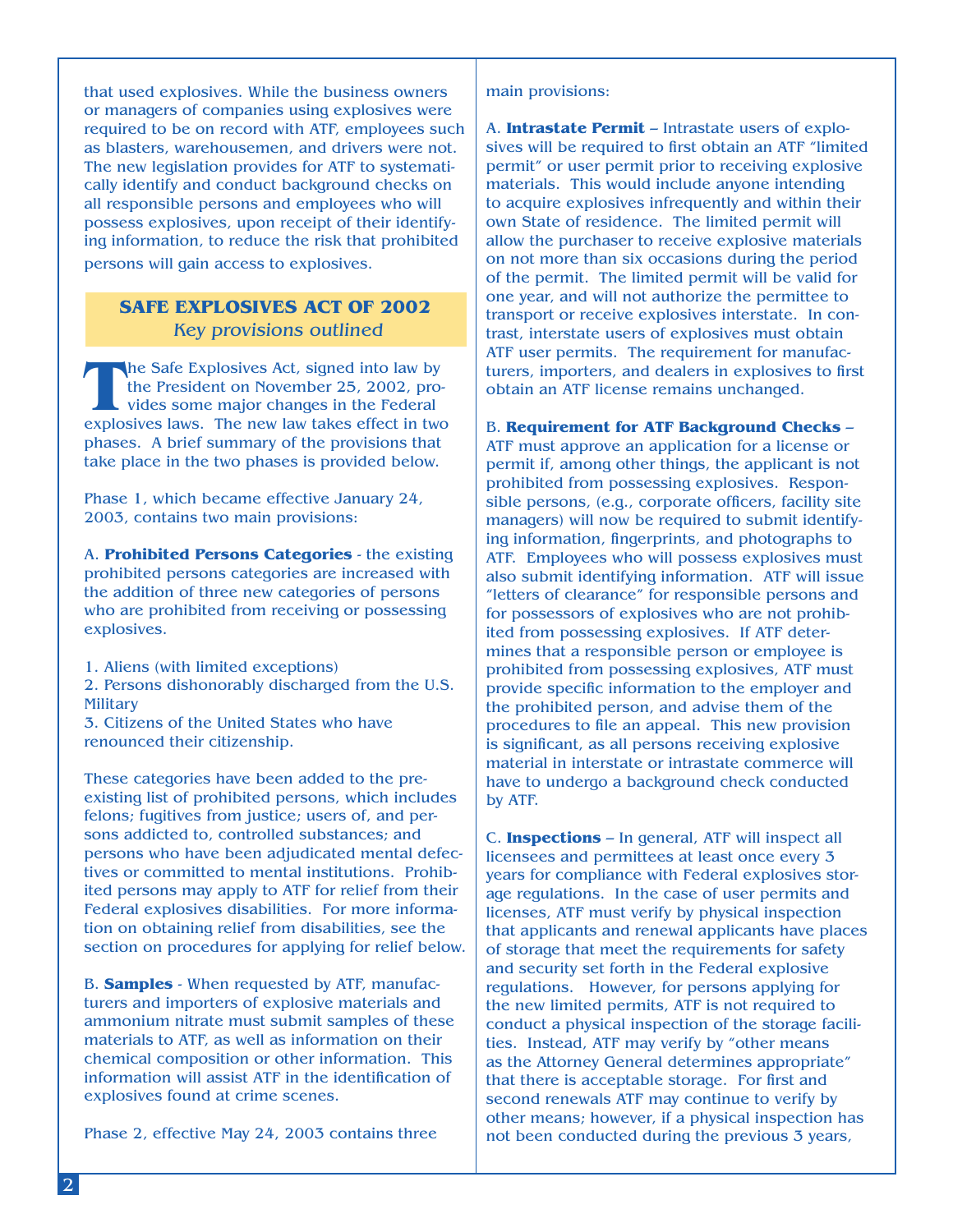ATF must conduct one for the third renewal, and at least once every three years thereafter.

D. **Aliens and the Safe Explosives Act** - As noted above, effective January 24, 2003, the Safe Explosives Act ("Act") generally prohibits the possession or receipt of explosive materials by an alien, which is defined under the Act as a person who is not a citizen or national of the United States.

There are three general exceptions to the alien prohibition:

- (1) A permanent resident alien;
- (2) A nonimmigrant alien (or refugee/asylee) who is listed as a responsible person on a Federal explosives license or permit;
- (3) A nonimmigrant alien (or refugee/asylee) who is a designated foreign law enforcement, military, or intelligence officer.

ATF has received several questions concerning nonimmigrant aliens. The general rule is that a nonimmigrant alien (as well as a refugee or asylee) cannot possess or receive explosives **UNLESS**:

(1) The individual is listed as a responsible person on an application for a Federal explosives license or permit;

(2) The individual has been designated as a specified foreign official;

(3) The individual is authorized to possess explosives in the course of his or her employment in the transportation, shipment, receipt, or importation of explosives for delivery to any agency of the United States or to any State or political subdivision thereof under 18 USC 845(a)(3); or,

(4) The individual has been granted relief by ATF under 18 USC 845(b).

The Immigration and Naturalization Act (INA) defines terms such as permanent resident alien, nonimmigrant alien, refugee, and asylee. For example, according to the INA, a permanent resident alien is an alien who has been lawfully accorded the privilege of residing permanently in the United States as an immigrant in accordance with the immigration laws, such status not having changed. Permanent residents generally carry a Permanent Resident Card, commonly known as a "Green Card."

Also according to the INA, a nonimmigrant alien is an alien in the United States in a nonimmigrant classification. Typically, these are persons who seek temporary entry to the United States for a specific purpose, such as persons traveling temporarily in the United States for business or pleasure, persons studying in the United States who maintain a residence abroad, and certain foreign workers. The particular type of nonimmigrant alien classification may be evidenced on the nonimmigrant's visa or other documentation. For further information on this issue, please check www.ins.gov or www.state.gov.

Any further questions on this issue should be addressed to ATF's Public Safety Branch in Washington, DC, at (202) 927-2310.

#### **APPLICATION FOR RESTORATION OF EXPLOSIVES PRIVILEGES**

enerally, persons prohibited from possessing explosives under the new law may apply for relief from disabilities. This is accomplished by completing an application on ing explosives under the new law may apply for relief from disabilities. This is form ATF F 5400.29, Application for Restoration of Explosives Privileges.

In order to assist ATF in processing your application, it is suggested that you submit additional information in reference to your particular prohibition. A list of the requested information is available on the ATF website. The application and additional information should be submitted to the Bureau of Alcohol, Tobacco, Firearms and Explosives, Tech World Post Office, P.O. Box 50220, Washington, DC 20091. Any questions can be directed to the Public Safety Branch at 202-927-2310, or directly to the Explosives Relief of Disability Section at (202) 927-2260.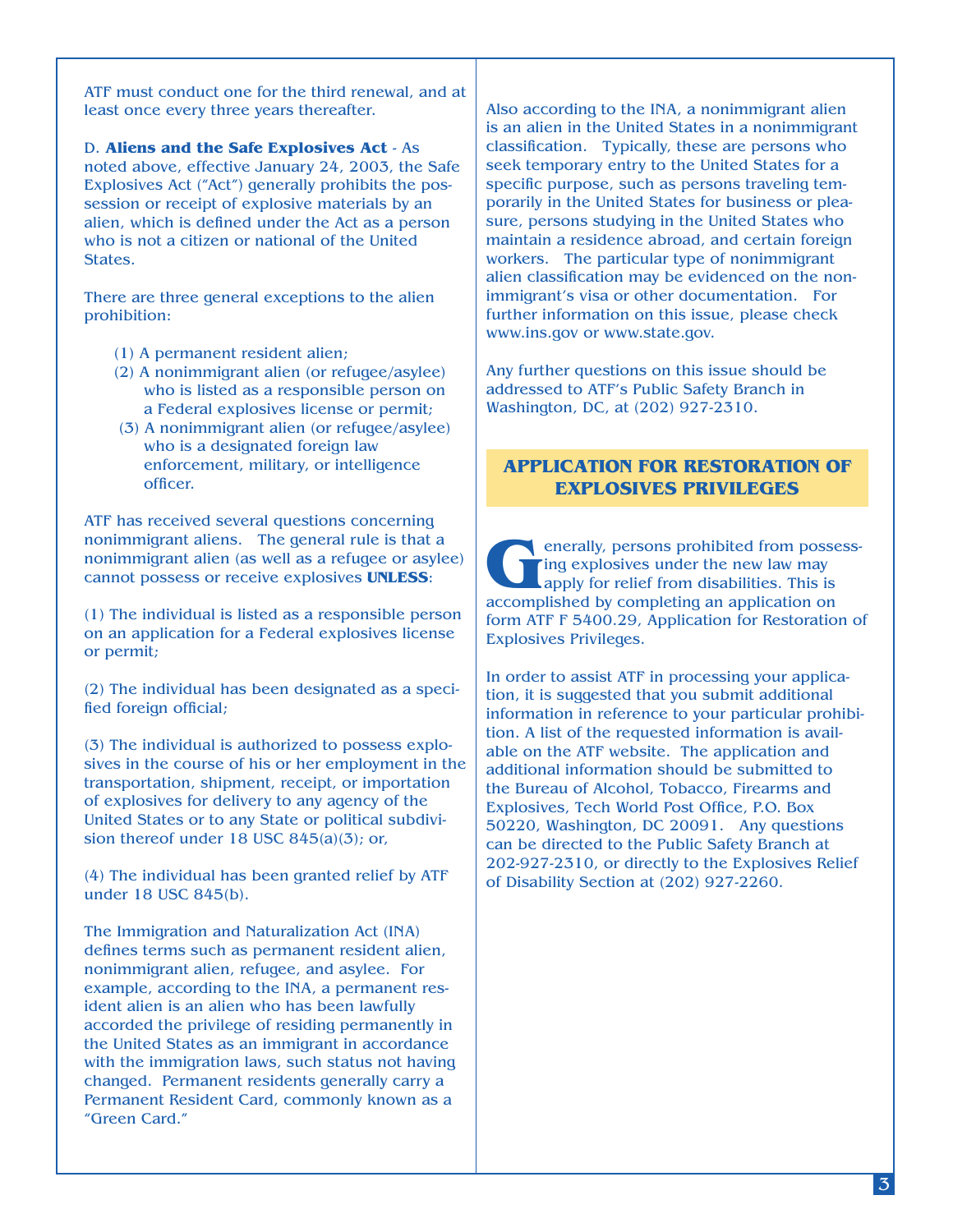#### **CHANGES WITHIN ATF RESULTING FROM THE SIGNING OF THE HOMELAND SECURITY BILL**

#### **Two separate bureaus to be created**

On November 25, 2002, President Bush signed into law the Homeland Security Law, which created a new Cabinet-level agency by consolidating a number of existing agencies together, and tasking them to make America safer and more secure. The Bureau of Alcohol, Tobacco and Firearms (ATF) was not included as a part of that new agency. However, The Homeland Security Law did directly affect ATF because part of the legislation provided for a split of ATF into two separate bureaus.

On January 24, 2003 (60 days after the Homeland Security Bill became law), one part of the existing ATF was transferred from the Treasury Department and established in the Department of Justice as the Bureau of Alcohol, Tobacco, Firearms, and Explosives. However, the Bureau will continue to use ATF as its official designation. This new Bureau within the Justice Department will continue to oversee the firearms, explosives, and arson programs and will also enforce the Federal criminal laws concerning alcohol and tobacco smuggling and diversion.

On the same day, a separate entity was created to handle the regulatory and taxation aspects of the alcohol and tobacco industries. This agency is known as the Tax and Trade Bureau (TTB), and it will remain within the Treasury Department, where the current ATF and its predecessors have served honorably for approximately 200 years. The move of the major portion of the existing ATF to the Justice Department will allow ATF special agents and inspectors to partner with other Justice law enforcement agencies. This, in turn, should eliminate duplication and give a stronger unity of direction toward Federal law enforcement efforts. Similarly, revenue collection and regulation of the alcohol and tobacco industries remains a better fit within the Treasury Department.

Of utmost importance, however, is ATF's commitment to continue to serve the public in all these areas, and to do so with as little interruption as possible. As ATF assembles its management teams to facilitate the transfer of program functions to their new homes, we recognize that we face major

changes. We want to assure all concerned that these changes will not create any immediate problems for either our regulated industries or our law enforcement partners.

ATF Director Bradley Buckles may have said it best when, on November 25, 2003, he told ATF employees "While the new entities become official in 60 days, two physically separate and distinct units will not magically appear on that date. Almost everyone will be sitting in front of the same computer, behind the same desk, in the same office" on January 24th. He added, "While rapidly moving to independent, self-sustaining structures will remain a goal, it will not be pursued at the expense of unnecessary disruption of employees or mission activities."

#### **FREQUENTLY ASKED QUESTIONS**

s you can imagine, ATF has received<br>an extremely large volume of questions<br>regarding the Safe Explosives Act. ATF<br>is placing the most recent information available an extremely large volume of questions regarding the Safe Explosives Act. ATF to answer these questions on the ATF website. (www.atf.gov) We urge all persons who currently use or possess explosives, or who anticipate using or possessing explosives in the future, to go to the ATF website for the latest developments in this area.

**THE NEW FEDERAL EXPLOSIVES LICENSE AND PERMIT APPLICATION** Explosive Applications and Renewals

Effective immediately, please be advised that in order to apply for a Federal explosives license/ permit (FEL), you **MUST** contact the National Explosives Licensing Center (NELC) at (404) 417-2750. Please be advised that your application package will not be considered complete without the proper FD-258, FBI Fingerprint Card (ORI # ATF-GA-9900), which can only be obtained by contacting the NELC. The new required forms include the following:

1. ATF Form 5400.13/5400.16 (2/03) - Application for Explosives License or Permit All responsible persons of original and renewal applications will be required to submit fingerprint cards (FD-258, ORI# ATF-GA-9900, in duplicate) and provide a 2x2 photograph with their application.

2. ATF Form 5400.28 - Employee Possessor Questionnaire (EPQ)

3. FD-258, FBI Fingerprint Card, ORI# ATF-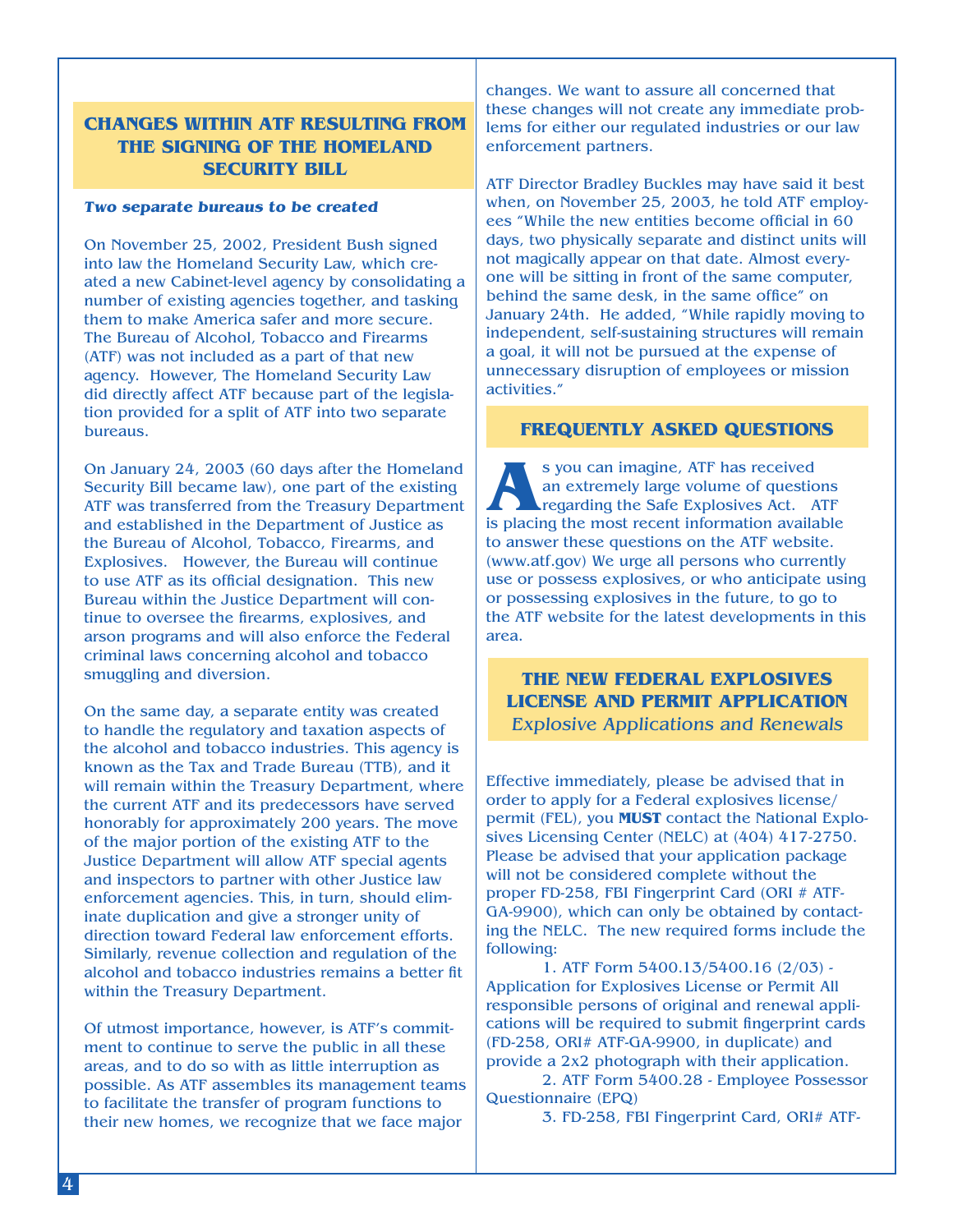#### GA-9900 (available by contacting the NELC)

If you have any questions about this matter, please contact the NELC at (404) 417-2750 or the Public Safety Branch at (202) 927-2310.

#### **OTHER FREQUENTLY ASKED QUESTIONS**

1. What is the new "Limited Permit"?

The new limited permit is for persons who wish to transport, ship, cause to be transported, or receive explosive materials in intrastate commerce. This permit is designed for the infrequent receipt of explosive materials for intrastate users. This permit will allow a purchaser to receive explosive materials on no more than six separate occasions from in-state licensees or permittees during the 12-month period of the permit. The limited permit does not allow the holder to transport, ship, cause to be transported, or receive explosive materials in interstate commerce. This restriction includes contiguous states. ATF intends to set the fee for the new limited permit at \$25, and the renewal fee is \$12. Purchasers who need more than 6 receipts per year should apply for the current ATF User's Permit. Applications for this permit should be submitted to ATF as soon as possible, using the current application form.

2. What is the difference between a "responsible person" and a "possessor of explosives"?

A "Responsible person" is defined in the law as an individual who has the power to direct the management and policies of the company pertaining to explosive materials. This generally includes sole proprietors, partners, site managers, corporate officers and directors and majority stockholders. However, this does not require corporate applicants to report every officer or director as a responsible person. Individuals within a corporation not having the power to direct the management and policies of the corporation with respect to explosive materials are not "responsible persons". These corporate officials having no responsibility or authority in connection with the company's explosive business need not be reported as "responsible persons' and they do not have to submit fingerprints and photographs to ATF. A "possessor of explosives" is someone who has actual physical possession or constructive possession, which means the person has dominion or control over explosives. For example, persons who are physically handling explosive materials would be considered to be possessors of explosives. This would include employees who handle

explosive materials as part of the production process; employees who handle explosive materials in order to ship, transport, or sell them; and employees, such as blasters, who actually use explosive materials. Other examples of possessors include a supervisor at a construction site who keeps keys for magazines in which explosives are stored or who directs the use of explosive materials by other employees, and an employee truck driver transporting explosive materials from a licensee to a purchaser.

3. Why do I have to provide new and additional information on responsible persons and employee possessors of explosives?

The new law requires information on responsible persons and employee possessors of explosives so that ATF can conduct background checks on such persons to reduce the risk of prohibited persons gaining access to explosives.

4. When will I need to submit the identifying information for my responsible persons and employee possessors of explosives?

New applicants and renewal applicants whose license or permit expires on or after May 24, 2003, must submit identifying information for responsible persons and employee possessors (and fingerprints and photographs for responsible persons) upon submission of an original or renewal application. Additional requirements may be imposed regarding these submissions. We will release this information as soon as possible.

5. How do I get my fingerprints taken?

Fingerprints must be submitted on Fingerprint Identification Cards, FD-258. The fingerprint cards should be completed at your local law enforcement authority. Please contact NELC at 404-417-2750 to obtain a complete application packet which includes fingerprint cards.

6. Will I be notified whether or not my responsible persons and employee possessors have passed their background checks?

Yes. A notification of clearance will be issued directly to employers advising whether or not their responsible persons and employee possessors are, or may be, prohibited from possessing explosives. In addition, letters of clearance will be issued to responsible persons and employee possessors.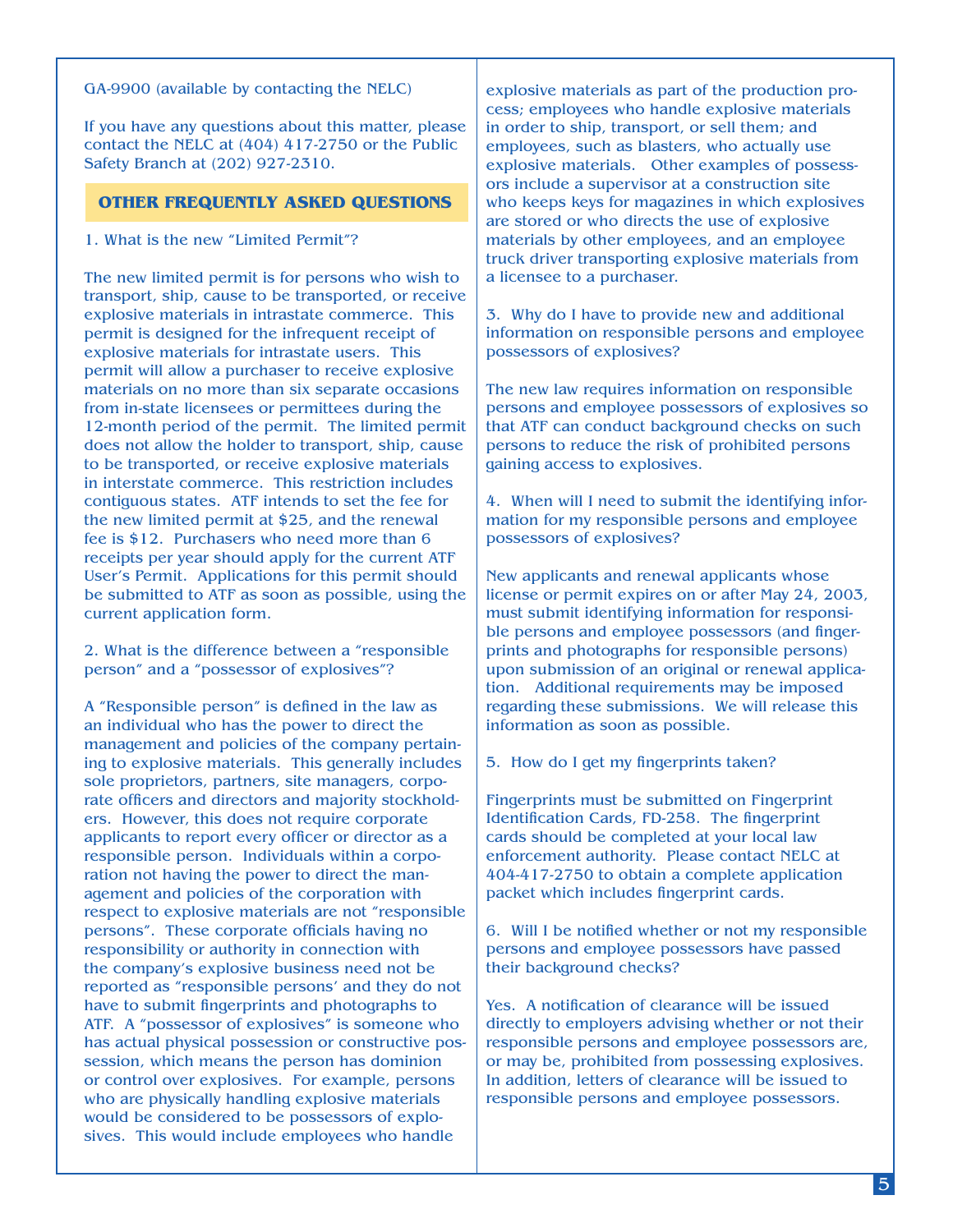7. What happens if one of my responsible persons or employees possessing explosives does not pass their ATF background checks?

If an individual does not pass the background check, a letter will be sent to the licensee or permittee who submitted the individual's name. A letter will also be sent to that individual explaining the prohibition, outlining appeal procedures, and identifying availability of relief, if any. In the meantime, that individual may not lawfully possess explosives.

More information on licensee/permittee requirements, as well as relief and appeal procedures, will be posted shortly.

8. Who will conduct the background checks on applicants, responsible persons, and possessors?

ATF will perform the background checks. If employers wish to require their own background checks as a condition of employment, they may do so; however, such a background check will not be accepted in place of the ATF background check.

9. Will the new law affect the term of the licenses and permits?

The Federal explosives licenses and permits, except for the limited permit, will continue to be valid for 3 years. The new limited (intrastate) permit will be valid for 1 year only and is renewable.

10. Does the Safe Explosives Act affect the storage of explosives?

No. The current laws and regulations governing storage under 18 U.S.C. 842(j) and 27 CFR, Part 55, Subpart K, are unaffected by the proposed legislation.

Please Note: There is no exemption from proper storage of explosive materials for most possessors of explosive materials. As noted in 27 CFR 55.205, all explosive materials must be kept in a storage magazine meeting the requirements contained in Subpart K, Federal Explosive Regulations, unless they are:

 (a) In the process of manufacture; (b) Being physically handled in the operating process of a licensee or user; (c) Being used, or (d) Being transported to a place of storage or use by a licensee or permittee or by a person who has lawfully acquired the explosive materials.

11. Do the provisions of the Safe Explosives Act affect the exemption for small arm ammunition?

No, small arms ammunition and components thereof are generally exempt from the Federal explosives law and regulations including the Safe Explosives Act. This includes smokeless powder designed for use in small arms ammunition. A person aquiring smokless powder is generally not required to obtain a Federal explosives license or permit. However, it should be noted that persons engaged in the business of importing and/or manu facturing smokeless powder must have the appropriate Federal explosives license.

18 U.S.C. 845(a)(4); 27 CFR 555.11;27 CFR 555.141(a)(4)

12. May a person who does not hold a Federal explosives license or permit purchase black powder?

Yes, there is a statutory exemption for commercially manufactured black powder that is purchased in quantities of 50 pounds or less and is intended solely for sporting, recreational, or cultural purposes in antique firearms as defined in 18 U.S.C. 921 (a) $(16)$ , or antique devices as exempted from the term "destructive devices" in 18 U.S.C. 921 9a)(4).

18 U.S.C. 845(a)(5); 27 CFR 555.141(b)

The answers to the above questions reflect the best information that was available as we went to print with this Special Edition of the Newsletter. You should continue to monitor the ATF website for any new developments or information. You may also contact your local Industry Operations office of ATF, or the Public Safety Branch in Washington, D.C. **Please note: ATF's Public Safety Branch has a new phone number: (202) 927-2310.**